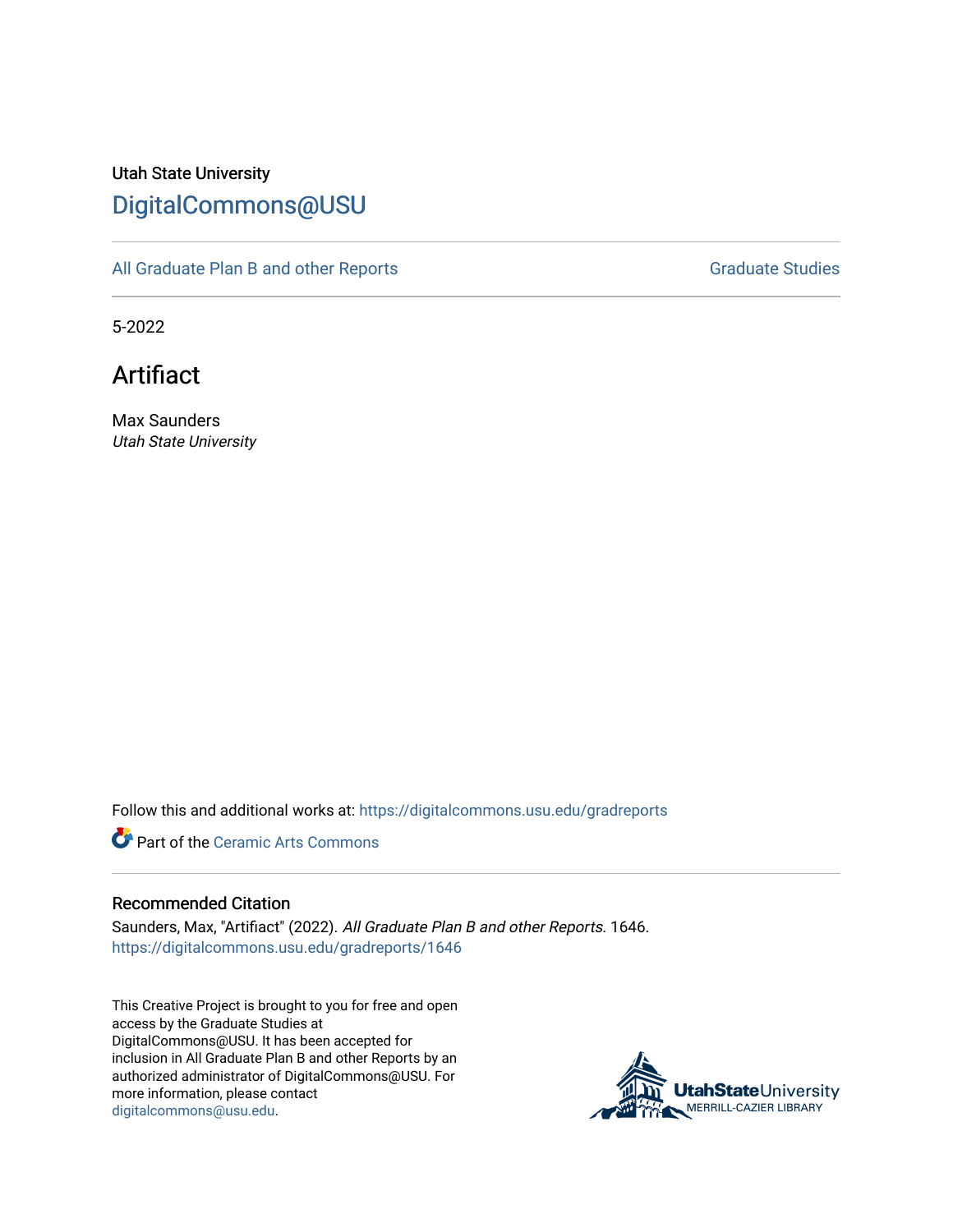# *Artifact* **MFA: Ceramics Thesis Statement** Max Saunders

## **Abstract:**

The main purpose of this body of work is to explore gestural mark making and wood kiln effects on functional and sculptural vessels. A limited number of forms, including teapots, cups and large sculptural vessels were made to explore different types of mark making and the different effects that can be achieved in the wood kiln. The end goal was a body of work that can be explored on many levels, from using the pots as functional vessels to exploring the larger work as dynamic gestural sculptures.

## **Research:**

The research conducted for this project can be split into two categories: formal exploration of shapes and mark making on the pots, and technical research of kiln firing and materials to create and develop a palette of colors.

## **Forms:**

The main forms I chose to explore were small cups, more work intensive teapots, and large sculptural vessels.

## **Process:**

Typically, I will start a series of pieces by making cups and then move on to teapots, using the information gained from making the cups to inform the teapots. Wheel thrown cups allow for quick exploration of both hand-marks and kiln effects. As they can be made quickly there is less pressure for each individual pot to end up perfect which allows for exploration both in the making and firing processes. Wheel thrown teapots are comparatively a higher investment form to make. The forms of the two pots, cups and teapots, are highly related. I find that both of these forms are more successful when they have a low center of gravity but retain lift through the foot. My primary means of texturing and altering these pots consists of various stretching techniques. Typically they are made by throwing a thick cylinder and then carving through the outer layer of clay. The pot is then stretched from the inside, which reveals the texture of the clay in interesting and spontaneous ways.

The sculptural vessels allow for more dramatic exploration of texture, marks, and form, as there is no need for the final piece to be immediately functional. The sculptural form is also related to the cup and teapot form, with the weight of the piece sitting in the same zone as that of the functional pots. The decision to make these pieces as vessels lends them a sense of purpose that would not exist were they to be made as pure sculptures. I feel that this encourages the viewer to explore the pieces with more immediacy. The forms are based on archeology, although many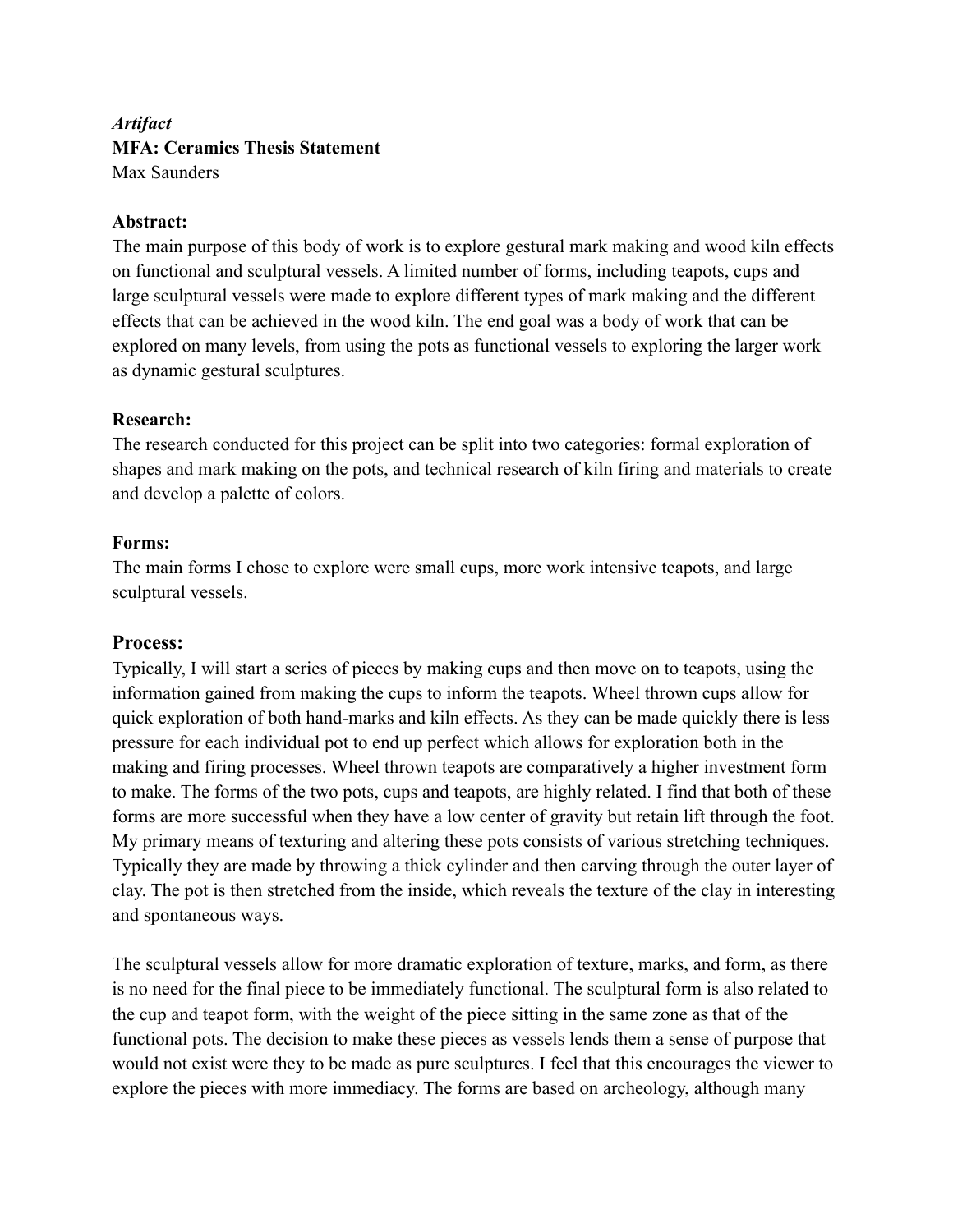viewers arrive at different conclusions upon exploring the pieces. I am happy with the pieces being read in many ways. Some viewers might examine them as abstract sculptures, while others might see them as gestural flower pots. The marks on the pieces reference the marks of geological erosion and human tooling and reveal the quality of clay underneath. I intend for the pieces to be both abstract and accessible, while carrying a strong sense of movement and time.

#### **Material Research and Firing:**

The second part of the process, which is equally important to the making of the pots, is the firing process. Most of the cups and teapots are made from a grolleg based porcelain clay body, while the sculptural vessels are made from a dark stoneware. Both of the clay body recipes are modifications of pre-existing recipes that have been adjusted to add texture, strength, and color through the firing process. These recipes were arrived at after an extensive testing stage, where I tested at least 20 different clay bodies. The initial clay testing process involved 3 firings that I conducted during the start of the Covid pandemic. Due to the pandemic, I fired the small test wood kiln solo in an attempt to refine the clay recipes while simultaneously gaining a further understanding of the effects of reduction cooling on the various clay bodies. I attempted to conduct these tests as scientifically as possible by firing as consistently as possible on the "up cycle", stacking the different clay tests next to each other in both the front, middle, and back of the kiln, firing to the same temperature over the same period of time, and then having the only significant variable be the temperature to which the kiln was reduction cooled to. I fired three test kilns, with the first being a control, with no reduction cool, the second being reduction cooled to 1650, and the last being reduction cooled to 1350. From these firings I gathered subjective information as to the differences between different reduction cooling temperatures, while simultaneously working towards 3 different clay bodies that I later continued to modify, mainly by making them more durable to higher temperature firings. The final firing schedule that I have arrived at, and continue to subtly adjust is informed by the information gained in these test firings, as well as the many firings I have conducted both before and after.

The firing is planned so that both the sculptural body of work and teaware receive desirable effects in the wood kiln. The pieces are primarily fired in USU's train/anagama hybrid kiln. The firings last for between 50-60 hours followed by a 6-10 hour deliberate reduction cool. The pieces are fired from between pyrometric cone 10 and cone 13, which correlates to above 2250F. Both of the clay bodies used are able to withstand fairly high temperatures, which allows for extensive ash collection, melt and movement in the wood ash, which is a primary surface effect in the kiln. The movement of wood ash and flame on the pieces highlights the forms in ways that a glaze firing arguably could not. The specifics of the firing were arrived at over the course of 30-40 firings over the last 3 years. With each subsequent firing the pots were examined to determine how the next kiln load could be improved. Improvements include significant progress in determining loading strategies, and specific adjustments at the closing and cooling of the kiln.